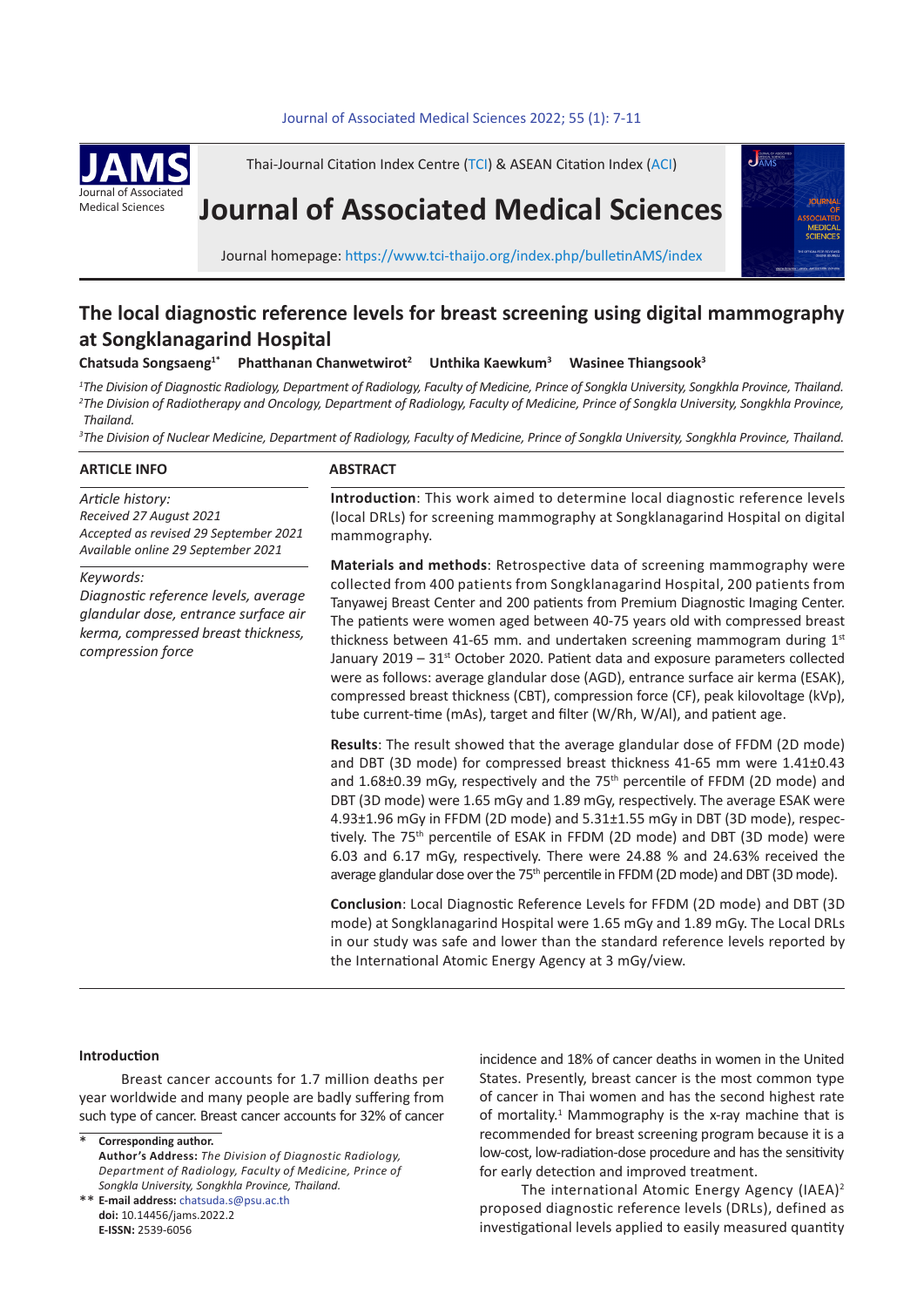using standard phantom or representative patient, expressed mean glandular dose (MGD), Entrance surface air kerma (Ka,e) to help optimize radiation doses and identify unjustified doses. IAEA emphasized that DRLs should be derived from national or local data and the "As Low as Reasonably Achievable" or ALARA principle should be adhered to minimize potential hazards of ionizing radiation. Mammography dosimetry is a complex issue. The mean glandular dose depends on breast size, compressed breast thickness (CBT), kVp, mAs and compression force (CF). IAEA recommended MGD as a DRL quantity, even though it is a measure of organ dose rather than the amount of ionization radiation used to perform a medical imaging task.

In mammography, the recommended DRLs quantity is one or more of incident air kerma, entrance surface air kerma and MGD with the choice of quantity depending on local practices and regular requirement. A study by in this study by the study by the study by the Study by the Study by the Study by the Study by the Study by the Study by the Study by the Study by the Study by the Stu Singkavongsay A. et al reported the national diagnostic references levels of mammography in Thailand. They reported that the third quartile of the MGD in 2D was **Results** 2.04 mGy, the median was 1.59 mGy and the third quartile of ESAK was 9.74 mGy. NDRL on mammogram in 2D of Thailand was closed to Australia at 2.06 mGy and lower than Japan (DRLs). MGD was depended on breast density, age, and its composition. Digital Breast Tomosynthesis, age and breast density were not included in this study. Nguyen *et al*. 3 assessed the relationship between breast density and radiation dose by retrospective screening mammography data and found that breast thickness was primary determinant of dose. They stated that compressed breast thickness was a major factor in received AGD, breast density was a minor factor, and body mass index as well as patient's age had minimal impacts on dose levels. As Asian woman have denser breast tissue than Western women, it might affect the accuracy of radiation dose evaluation in this group of patients.

The aim of the study was to determine the local diagnostic reference levels (local DRLs) and the parameters for screening mammography in both FFDM and DBT modes at Songklanagarind Hospital, Thailand.

#### **Materials and methods**

The study was approved by the Human Research and Ethics Committee of the Faculty of Medicine, Prince of Songkla University, REC.64-010-7-2.

A retrospective descriptive study included 400 women aged between 40-75 years old with compressed breast thickness between 41-65 mm and undertaken screening mammogram during  $1<sup>st</sup>$  January 2019 – 31 $<sup>st</sup>$  October 2020</sup> at Tanyawej Breast Center and Premium Diagnostic Imaging Center, Songklanagarind Hospital. Women with breast implant, breast mastectomy, and breast conserving therapy were excluded.

Quality control of digital mammography system employed guideline from European Guidelines.<sup>4</sup> Mammographic studies were performed using Selenia Dimension Hologic and Fuji Amulet Innovality machine. Patient data and exposure parameters collected were as follows: average glandular dose (AGD), entrance surface air kerma (ESAK), compressed breast `

thickness (CBT), compression force (CF), peak kilovoltage (kVp), tube current-time (mAs), and target and filter (W/Rh, W/Ag, W/Al). Patient age on monitor screen was also recorded for verification. Each patient received 8 exposures in two modes (FFDM and DBT). The first 4 exposures were performed in FFDM to produce images in the RCC, RMLO, LCC and LMLO views. The second 4 exposures were performed in the DBT mode in the same view and compression. Patients d breast thickness (CBT), with breast implants or who were imaged in special added CF). IAEA recommended positions were excluded from the study.

h it is a measure of organ To determine DRLs, the 75<sup>th</sup> and 95<sup>th</sup> percentiles with breast in special with breast in special with breast in special with breast in special with breast in special with the special with the s were calculated across the median AGD. Values for each mization radiation used were calculated across the incular AOD: values for each mammography were then categorized according to their ed DRLs quantity compressed breast thickness to range between 41-65 mm na, entrance surface air anthicknesses. The R statistical analysis program was used to of quantity depending analyze the 75<sup>th</sup> and 95<sup>th</sup> percentiles, median, and histogram in this study.

# **Results**

Four hundred women aged between 40-75 years In the this dual thermal did with compressed breast thickness between 41-65 mm<br>
In this study, the compressed breast thickness between 41-65 mm were included in this study. The histogram shows the at 2.06 mGy and lower were included in this study. The histogram shows the histogram shows the compressed breast thicknesses ranged between 41-65 nded on breast density, mm. The result showed a normal distribution with mean and mean and mean and median of 5 east forhosynthesis, age and median of 55.22 and 55 mm. (Figure. 1), while image ed in this study. Nguyer and a normal distribution that ranged from 0.9 mGy<br>between breast density to 3.4 mGy with mean and median of 1.79 and 1.7 mGy, respectively (Figure 2).



**Figure 1**. Distribution of compressed breast thickness in FFDM (2D mode) **Figure** 1. Distribution of compressed breast thickness in FFDM (2D mode) *and DBT (3D mode) in 1600 mammography images with median*  mammography images with median 52 mm. and mean 52.45 mm. *52 mm. and mean 52.45 mm.*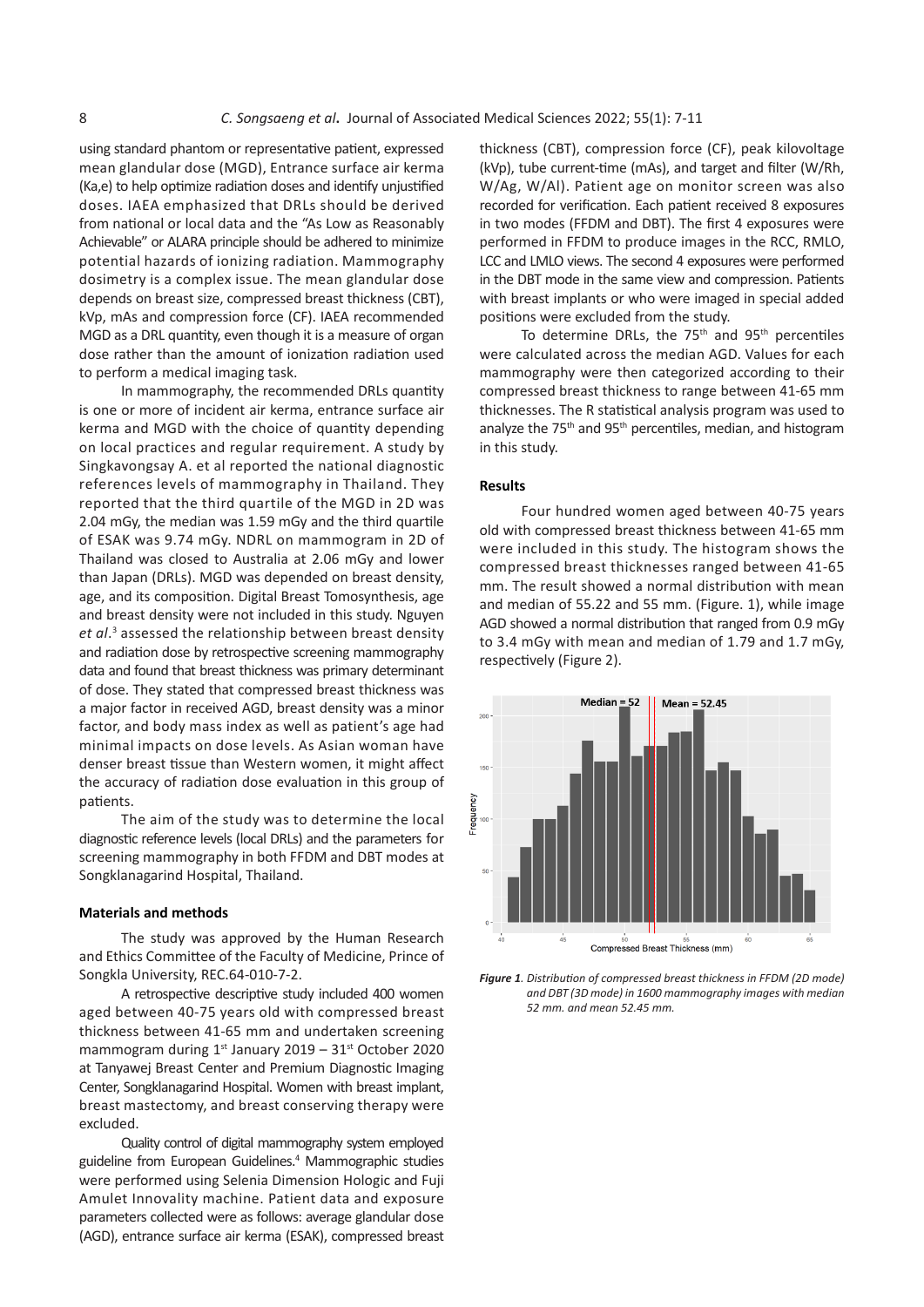

*Figure 2. Distribution of average glandular in 1600 mammography images for compressed breast thickness 41-65 mm. a: distribution of average glandular dose in FFDM (2D mode) with median 1.32 and mean 1.41 mGy, b: distribution of average glandular dose in DBT (3D mode) with median 1.66 and mean 1.68.*

Table 1 shows the parameters used in FFDM (2D) and DBT (3D) modes. Average kVp of FFDM (2D) performed in RCC, LCC, RMLO, LMLO view were 29.13±1.03, 29.16±1.04, 29.46±1.06, and 29.58±1.12, respectively. Average kVp of DBT (3D) performed in RCC, LCC, RMLO, LMLO view were 31±1.24, 31±1.31, 31±1.34, and 32±1.37, respectively. kVp used in DBT mode was significantly higher than that of kVp used in FFDM mode. The mAs values of DBT in RCC, LCC, RMLO, LMLO view were 52.84±7.89, 51.97±7.73, 53.73±7.27, and 54.71±7.33, respectively. These values were significantly lower than that of FFDM mode of 97±10.5 in

RCC view, 96±10.72 in LCC view, 99±8.49 in RMLO view, and 101±8.03 in LMLO view, respectively. Mean CF was slightly different in the four views. The average CF of FFDM (2D) performed in RCC, LCC, RMLO, LMLO view were 66.03±20.58, 67.33±20.73, 87.41±24.21, and 96.24±26.83, respectively. Average CF of DBT (3D) performed in RCC, LCC, RMLO, LMLO view were 66.08±20.58, 66.99±20.65, 87.83±23.57, and 95.16±28.21, respectively. Mean CBTs were slightly different in the four views. The mean CBT in RCC and LCC projection mode was 52 mm and in RMLO and LMLO projection was 54 mm.

**Table 1** Parameters used in full field digital mammography (2D mode) vs digital breast tomosynthesis (3D mode) in women aged between 40-75 years old at Songklanagarind Hospital.

| <b>View</b> | kV <sub>p</sub> |            | mAs         |            | CF(N.)      |             | CBT (mm)   |            |
|-------------|-----------------|------------|-------------|------------|-------------|-------------|------------|------------|
| <b>Mode</b> | 2D              | 3D         | 2D          | 3D         | <b>2D</b>   | 3D          | <b>2D</b>  | 3D         |
| <b>RCC</b>  | 29.13±1.03      | 31.00±1.31 | 97.00±10.5  | 52.84±7.89 | 66.03±20.58 | 66.08±20.58 | 52.00±5.37 | 52.00±5.39 |
| <b>LCC</b>  | 29.16±1.04      | 31.00±1.31 | 96.00±10.72 | 51.97±7.73 | 67.33±20.73 | 66.99±20.65 | 52.00±5.54 | 52.00±5.55 |
| RMLO        | 29.46±1.06      | 31.00±1.34 | 99.00±8.49  | 53.73±7.27 | 87.41+24.21 | 87.83±23.57 | 55.00±5.81 | 54.5±5.82  |
| LMLO        | 29.58±1.12      | 32.00±1.37 | 101.00±8.03 | 54.71±7.33 | 96.24±26.83 | 95.16±28.21 | 55.00±6.06 | 55.00±6.06 |

*Note: kVp: kilovoltage peak, RCC: right-craniocaudal, LCC: left-craniocaudal, RMLO: right-mediolateral oblique, LMLO: left-mediolateral oblique, mAs: milliampere-seconds, CF: compression force, N.: newton, CBT: compressed breast thickness, mm: millimeters, 2D: two-dimension, 3D: three-dimension.*

The results of radiation dose are shown in Table 2. AGDs were 1.41±0.43 and 1.68±0.39 mGy in FFDM (2D mode) and DBT (3D mode). The average ESAKs were 4.93±1.96 mGy in FFDM mode and 5.31±1.55 mGy in DBT mode, respectively. The third quartiles of AGD and ESAK in FFDM were 1.65 and 6.03 mGy, respectively. In DBT mode, the third quartiles were 1.89 and 6.17 mGy, respectively, which were higher than that of FFDM mode. The 95 percentiles of AGD and ESAK in FFDM were 2.14 and 8.60 mGy, respectively. In DBT mode, the 95 percentiles were 2.23 and 7.56 mGy, respectively, which were higher than that of FFDM mode.

**Table 2** Average glandular dose in full field digital mammography (2D mode) compared to digital breast tomosynthesis (3D mode) in women aged between 40-75 years old at Songklanagarind Hospital.

|                    |      | AGD (mGy) | <b>ESAK (mGy)</b> |      |  |
|--------------------|------|-----------|-------------------|------|--|
|                    | 2D   | 3D        | 2D                | 3D   |  |
| $1st$ Q            | 1.08 | 1.42      | 3.46              | 4.25 |  |
| Median             | 1.32 | 1.66      | 4.45              | 5.05 |  |
| Mean               | 1.41 | 1.68      | 4.93              | 5.31 |  |
| 75 <sup>th</sup> Q | 1.65 | 1.89      | 6.03              | 6.17 |  |
| 95 <sup>th</sup> Q | 2.14 | 2.23      | 8.60              | 7.56 |  |

*Note: AGD: average glandular dose, ESAK: entrance surface air kerma, 2D: two-dimension, 3D: three-dimension.*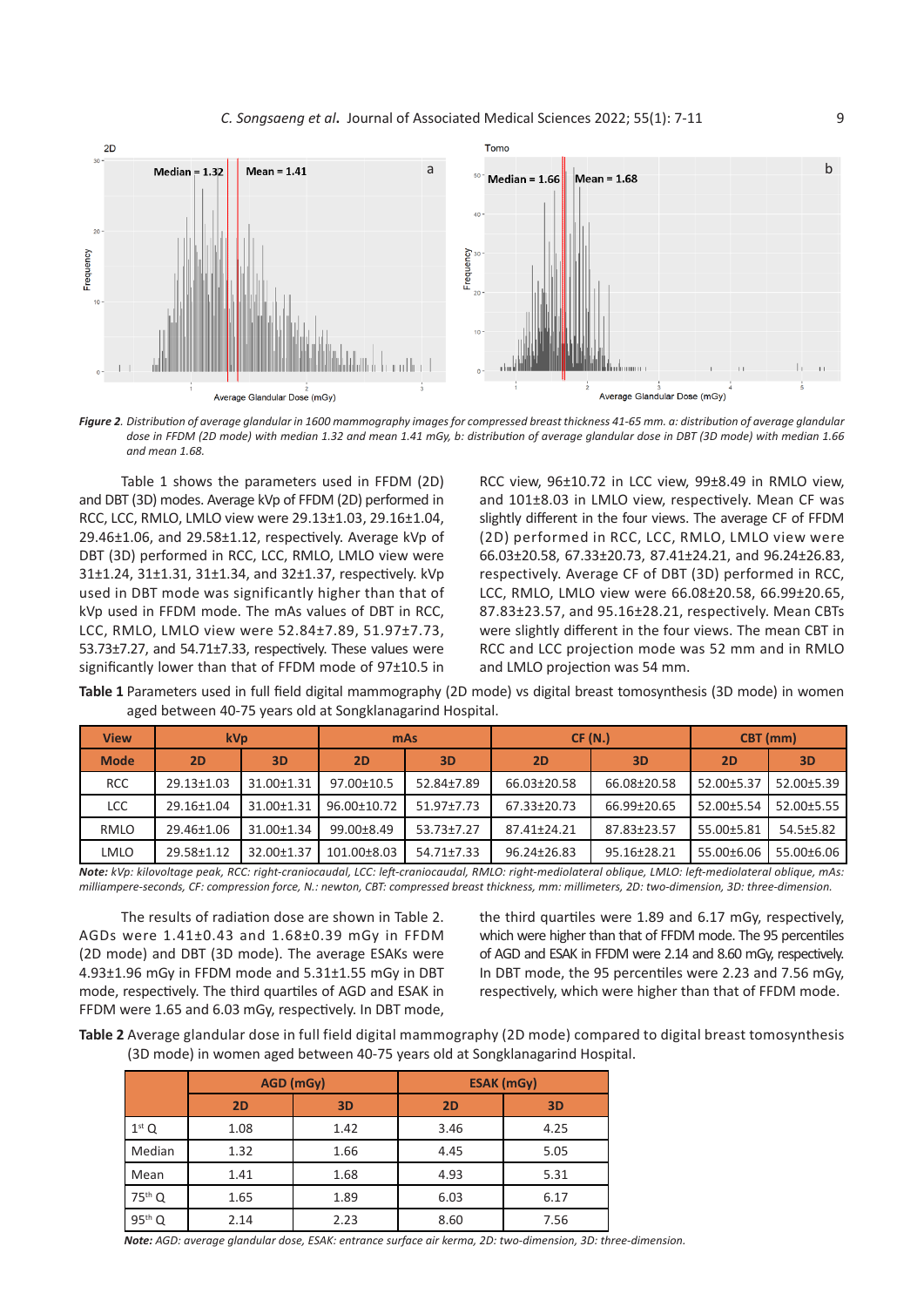Figure 3 shows the third quartiles and 95 percentiles of AGD in FFDM (2D mode) and DBT (3D mode) in 4 conventional views. The third quartiles and 95 percentiles which were higher of AGD in FFDM (2D mode) were 1.65 and 1.89 mGy,

Figure 3 shows the third quartiles and 95 percentiles and sespectively. In DBT (3D mode), the third quartiles and 95 AGD in FFDM (2D mode) and DBT (3D mode) in 4 percentiles of AGD were 2.14 and 2.23 mGy, respectively, which were higher than that of FFDM (2D mode).



**Figure 3**. Box and whisker plot of the average glandular dose in FFDM (2D mode) and DBT (3D mode) in RCC, LCC, RMLO, LMLO views.

# **Discussion**

The histogram of compressed breast thickness and the average glandular dose indicated normal distribution in Figure 1 and 2 were similar to the distribution reported in Suleiman et al. study.<sup>5</sup> Overall, it was found that our reported median compressed breast thickness and median average glandular dose were less than Suleiman et al study in 2016.

According to average glandular dose in Table 1 and Figure 3, there were 24.88% received average glandular dose over the 75th percentile in 2D technique. There were 24.63% received average glandular dose over the 75<sup>th</sup> percentile in tomosynthesis technique. There were 4.88% and 4.10% received average glandular dose over the 95<sup>th</sup> percentile in FFDM (2D mode) and DBT (3D mode), respectively. The protocol setting at Songklanagarind Hospital was effective and suitable for diagnostic breast screening.<br>

|                               | <b>Mode</b>   | Mean (mGy) | <b>Median</b> | 75 <sup>th</sup> Percentile | 95 <sup>th</sup> Percentile |
|-------------------------------|---------------|------------|---------------|-----------------------------|-----------------------------|
| Songklanagarind               | 2D            | 1.41       | 1.32          | 1.65                        | 2.14                        |
| Hospital                      | Tomosynthesis | 1.68       | 1.66          | 1.89                        | 2.33                        |
| NDRLs Thailand <sup>6</sup>   | 2D            | 1.72       | 1.59          | 2.04                        |                             |
| Ritlumlert N.7                | 2D            | 1.36       |               | 1.67                        |                             |
|                               | Tomosynthesis | 1.63       |               | 1.81                        |                             |
|                               | 2D            | 1.84       |               |                             | 2.40                        |
| NDRLs Japan <sup>8</sup>      | Tomosynthesis |            |               |                             |                             |
| IAEA recommended <sup>2</sup> | 2D            | 3          |               |                             |                             |
|                               | Tomosynthesis |            |               |                             |                             |

**Table 3** Mean, median, 75<sup>th</sup> and 95<sup>th</sup> percentile of digital mammography in FFDM (2D mode) and DBT (3D mode).